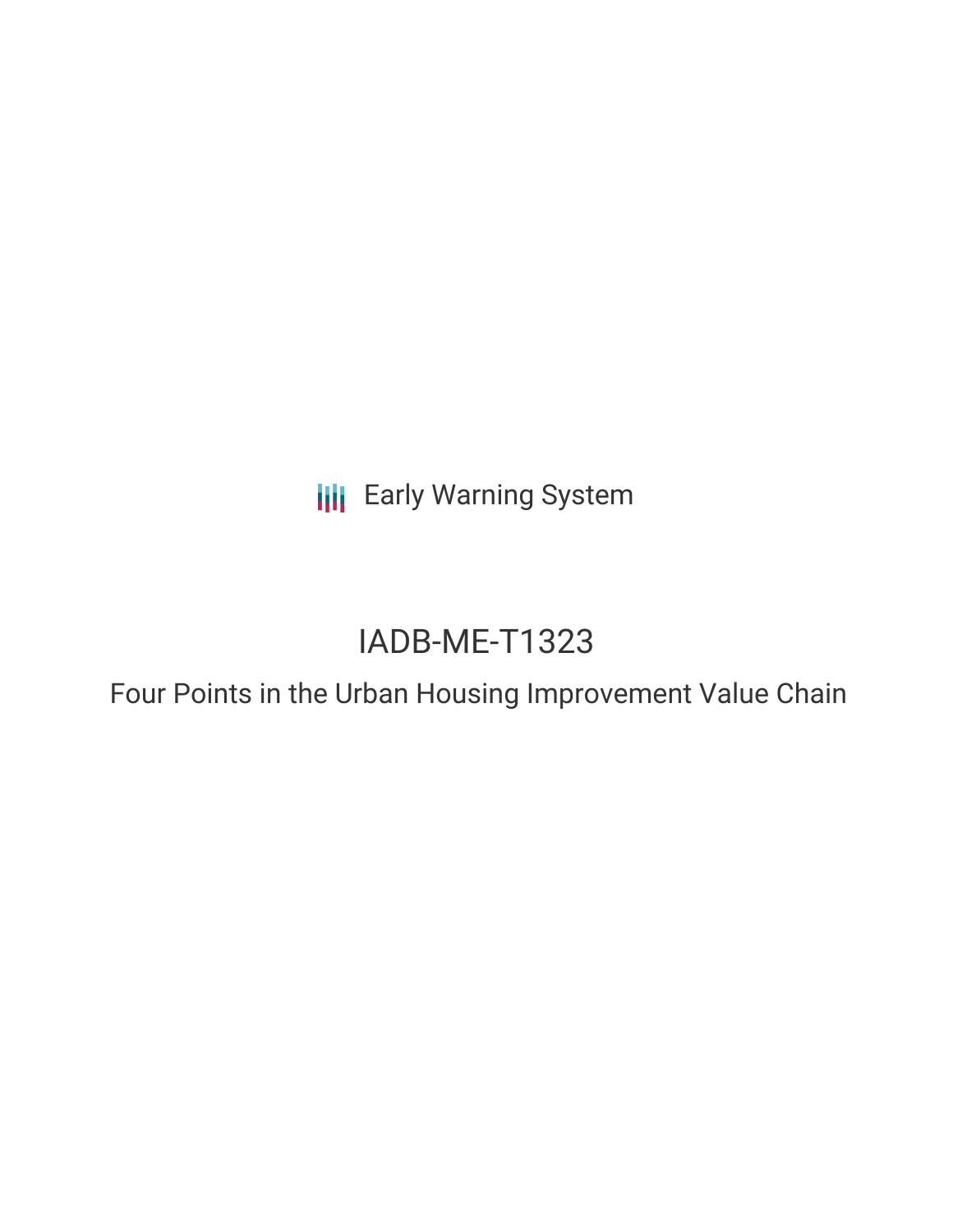

### **Quick Facts**

| <b>Countries</b>               | Mexico                                         |
|--------------------------------|------------------------------------------------|
| <b>Financial Institutions</b>  | Inter-American Development Bank (IADB)         |
| <b>Status</b>                  | Approved                                       |
| <b>Bank Risk Rating</b>        | C                                              |
| <b>Voting Date</b>             | 2016-12-01                                     |
| <b>Sectors</b>                 | Finance, Infrastructure, Technical Cooperation |
| <b>Investment Type(s)</b>      | Grant                                          |
| <b>Investment Amount (USD)</b> | $$0.55$ million                                |
| <b>Project Cost (USD)</b>      | $$1.05$ million                                |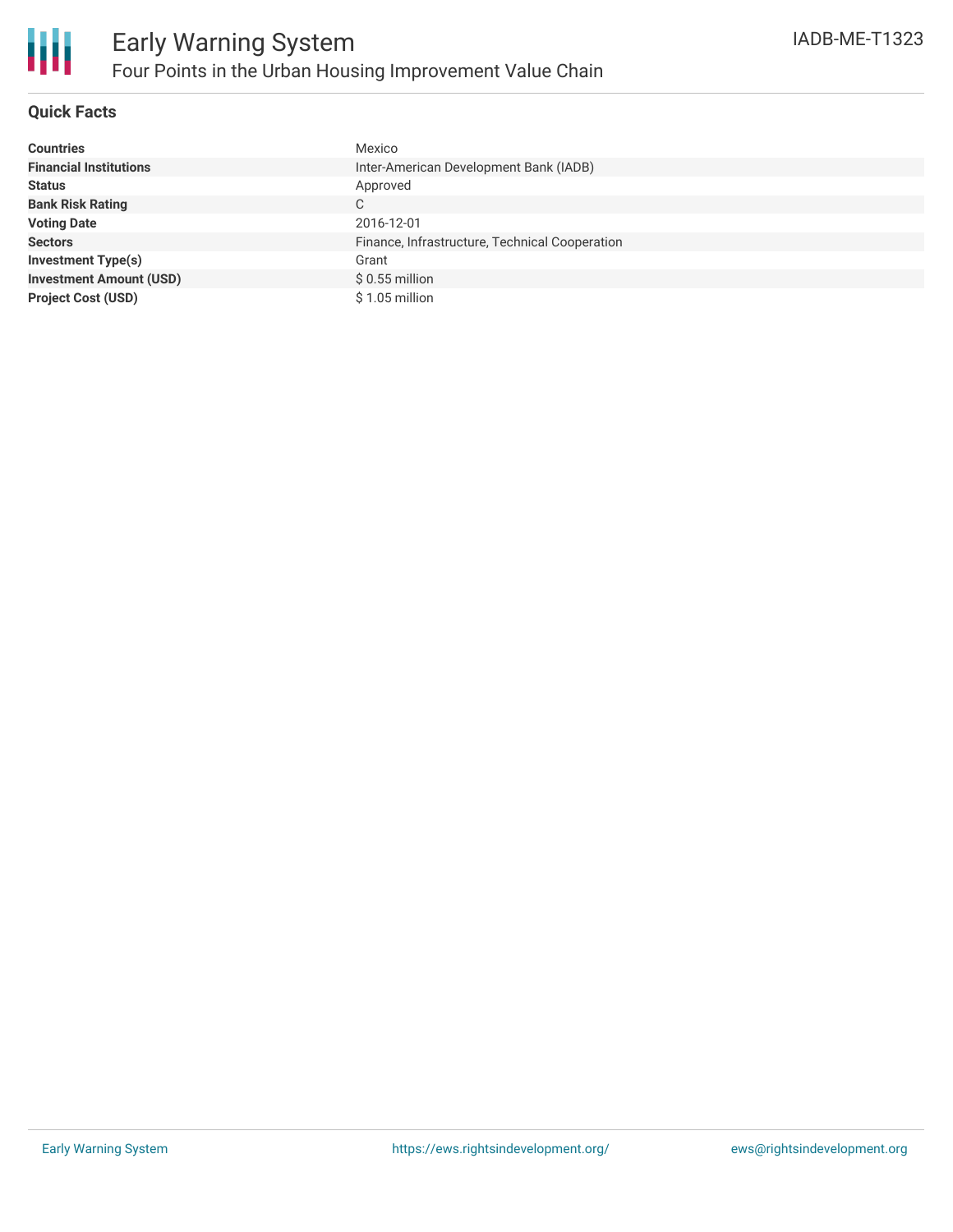

## **Project Description**

From the IDB: "To solve the qualitative housing deficit in the Mexican cities of a successful and scalable, this project proposes that the population access the value chain improving urban housing -through a new accessible from Smartphone app that will allow potential customers with four basic access services to customers : ( 1) FINANCING , (2 ) technical assistance , (3 ) Materials and (4 ) LABOR."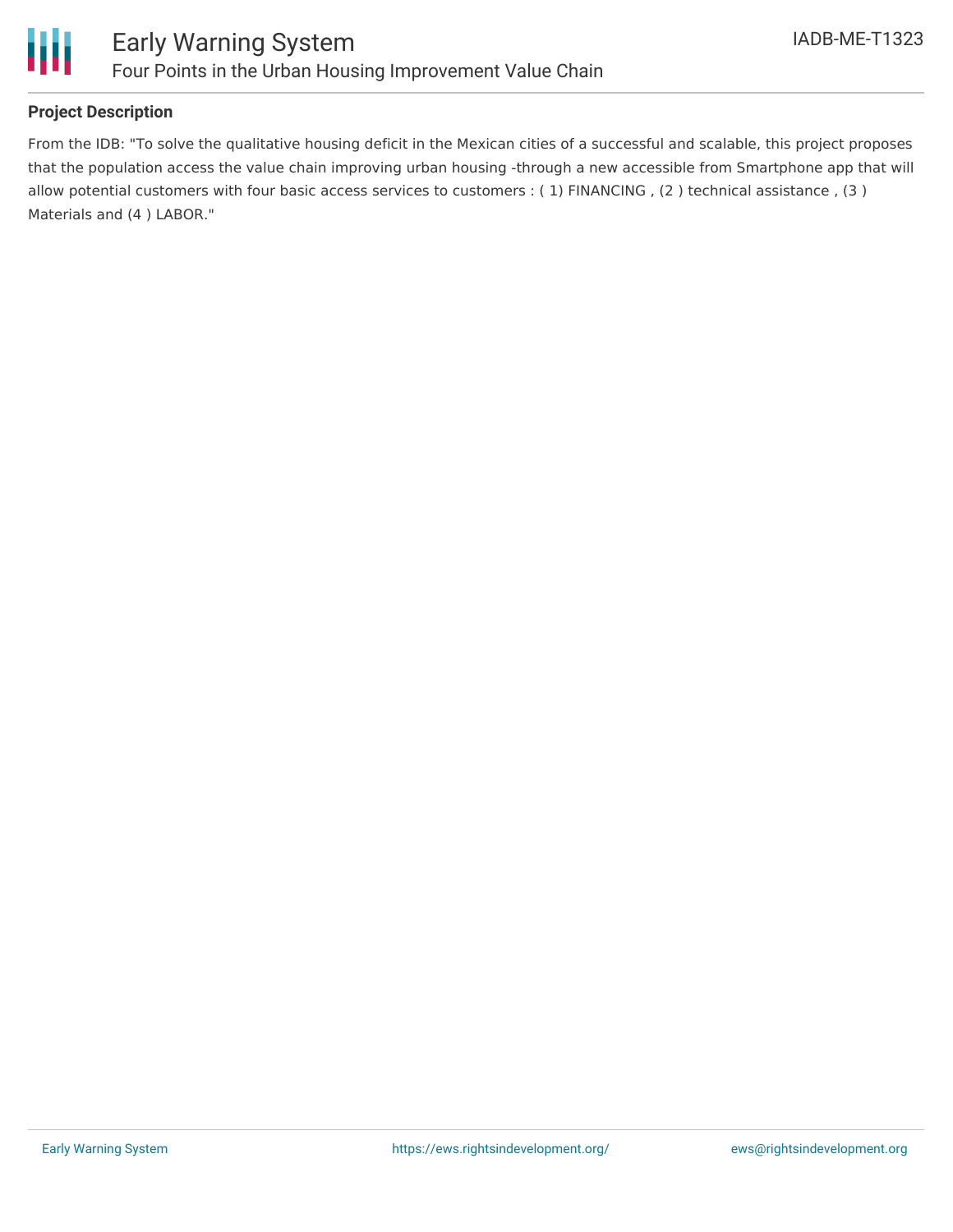

# Early Warning System Four Points in the Urban Housing Improvement Value Chain

### **Investment Description**

• Inter-American Development Bank (IADB)